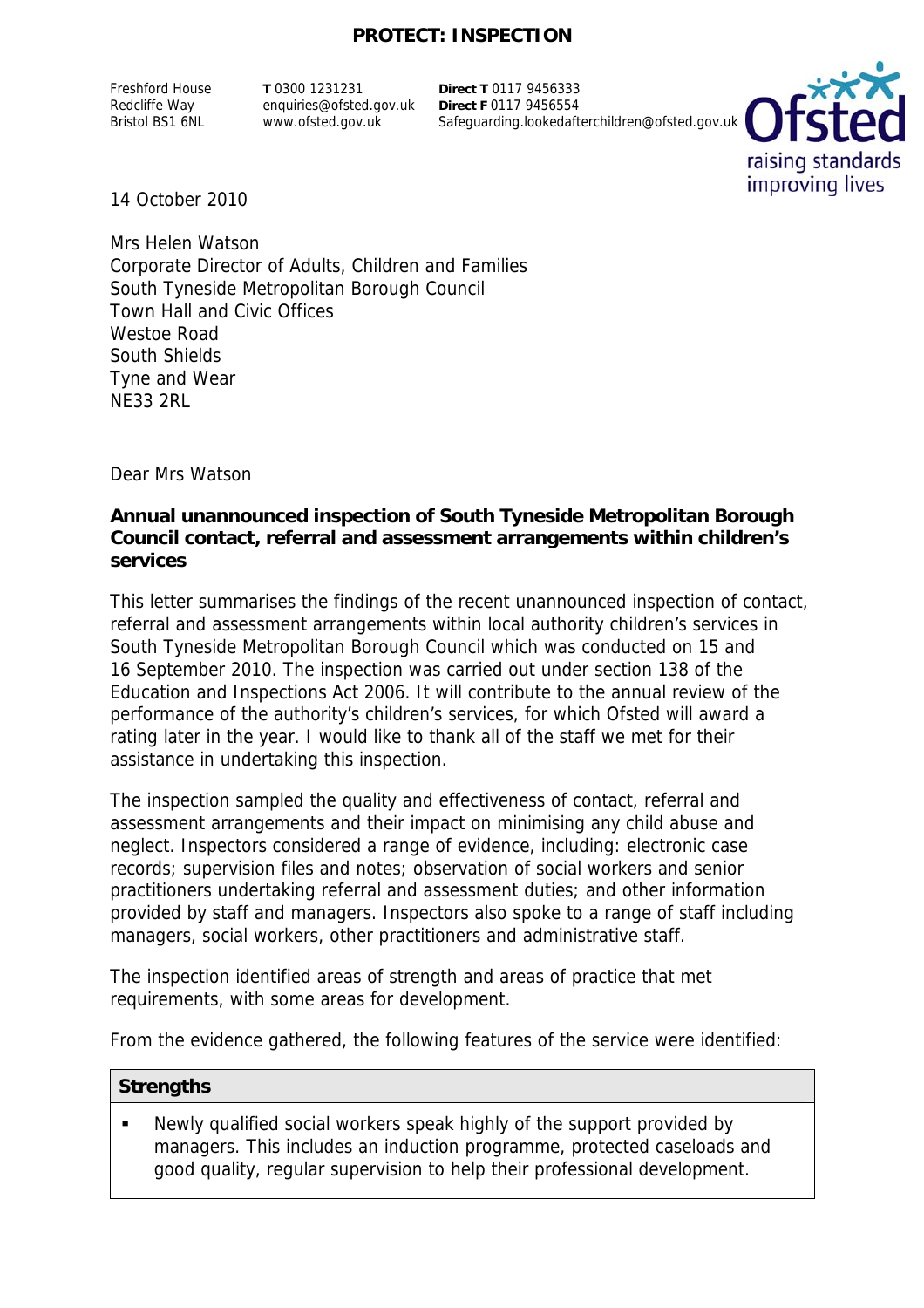

- Social work staff value good, timely access to managers and senior practitioners to assist in robust decision making in safeguarding cases.
- High numbers of initial and core assessments are completed in a timely manner. The council's recent data suggests that this is better than statistical neighbours and the national average.

## **The service meets the requirements of statutory guidance in the following areas**

- Sound capacity planning has taken place to ensure that the referral and assessment service is resourced by permanent social workers, reducing reliance on agency staff.
- Social work staff have manageable caseloads, which enables a timely response to safeguard children and young people.
- Transfer of cases to long term teams is well managed and timely. This results in the referral and assessment team having good capacity to undertake their work. Record keeping on the electronic recording system is up-to-date and facilitates good decision making and effective planning.
- **Effective partnership arrangements with the police and health are in place to** support decision making with regards to Section 47 strategy discussions. Child protection enquiries are undertaken promptly and in line with statutory requirements by appropriately qualified social workers.
- The quality of initial and core assessments seen by inspectors is at least satisfactory. Risk and protective factors are identified although in some cases, assessments were too descriptive and lacked a sharp focus. Assessments demonstrate that children and young people are spoken to as part of their assessment, but there was limited evidence that children were seen alone.
- Managers, senior managers and the Local Safeguarding Children Board (LSCB) undertake robust audits of the referral and assessment service, including audits of initial and core assessments and numbers of children subject to a child protection plan. Appropriate actions are identified to minimise risk and continue to improve the service.
- Suitable attention is given to address the diverse needs of children and families. There are effective links with minority ethnic groups and interpretation services are used to aid effective communication.
- Clear communication systems and well established links with the out-of-hours service results in effective information sharing.

# **Areas for development**

• The Integrated Children's System (ICS) is not used to its full potential for the recording of management decisions. Whilst manager's record decision making